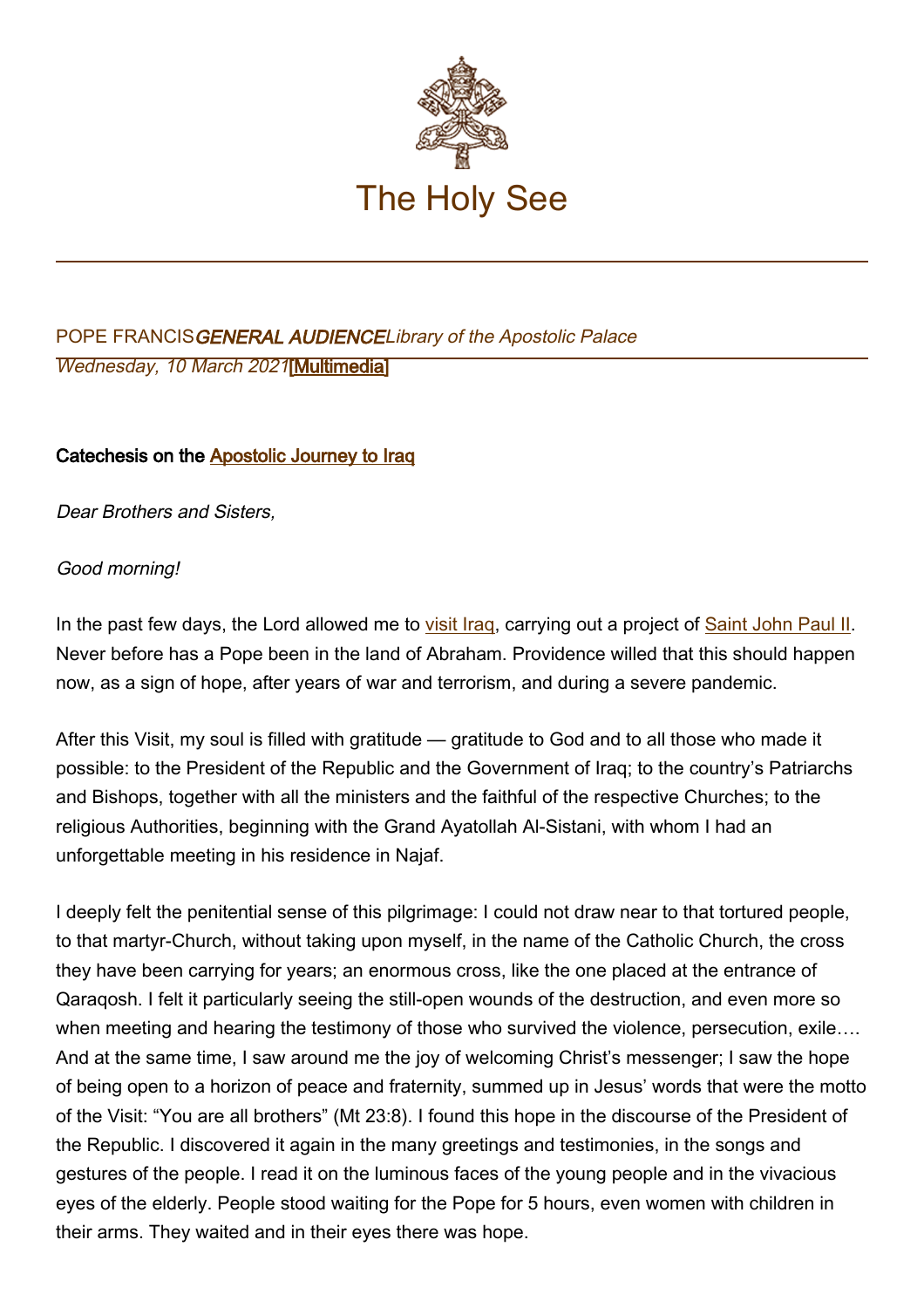The Iraqi people have the right to live in peace; they have the right to rediscover the dignity that belongs to them. Their religious and cultural roots go back thousands of years: Mesopotamia is the cradle of civilization. Historically, Baghdad is a city of primary importance, which for centuries housed the richest library in the world. And what destroyed it? War. War is always that monster that transforms itself with the change of epochs and continues to devour humanity. But the response to war is not another war; the response to weapons is not other weapons. And I asked myself: who was selling the weapons to the terrorists? Who sells weapons today to the terrorists, who are carrying out massacres in other areas, let us think of Africa, for example? It is a question that I would like someone to answer. The response is not war, but the response is fraternity. This is the challenge not only for Iraq: it is the challenge for many regions in conflict and, ultimately, it is the challenge for the entire world: fraternity. Will we be capable of creating fraternity among us, of building a culture of brothers and sisters? Or will we continue with the logic Cain began, war? Brotherhood, fraternity.

For this reason, we met and [we prayed, Christians and Muslims, along with representatives of](http://www.vatican.va/content/francesco/en/events/event.dir.html/content/vaticanevents/en/2021/3/6/iraq-incontro-interreligioso.html) [other religions, in Ur](http://www.vatican.va/content/francesco/en/events/event.dir.html/content/vaticanevents/en/2021/3/6/iraq-incontro-interreligioso.html), where Abraham received God's call some four thousand years ago. Abraham is our father in faith because he listened to the voice of God who promised him descendants; he left everything and departed. God is faithful to His promises and still today guides our steps toward peace; He guides the steps of those who journey on Earth with their gaze turned toward Heaven. And in Ur, standing together under those luminous heavens — the same heavens in which our father Abraham saw us, his descendants — that phrase seemed to resound once again in our hearts: You are all brothers and sisters.

A message of fraternity came from the [ecclesial encounter in the Syro-Catholic Cathedral of](http://www.vatican.va/content/francesco/en/events/event.dir.html/content/vaticanevents/en/2021/3/5/iraq-clero.html) [Baghdad](http://www.vatican.va/content/francesco/en/events/event.dir.html/content/vaticanevents/en/2021/3/5/iraq-clero.html), where in 2010 forty-eight people were killed, including two priests, during the celebration of Mass. The Church in Iraq is a martyr Church. And in that temple — which bears, inscribed in the stone, the memory of those martyrs — the joy of the encounter resounded: my amazement at being in their midst mingled with their joy at having the Pope among them.

We launched a message of fraternity [from Mosul](http://www.vatican.va/content/francesco/en/events/event.dir.html/content/vaticanevents/en/2021/3/7/iraq-preghiera.html) and from Qaragosh, along the Tigris River, near the ruins of ancient Nineveh. The ISIS occupation caused thousands and thousands of inhabitants to flee, including many Christians of different confessions and other persecuted minorities, especially the Yazidi. The ancient identity of these cities has been ruined. Now they are trying hard to rebuild; Muslims are inviting Christians to return, and together they are restoring churches and mosques. Fraternity is there. And, please, let us continue to pray for them, our sorely tried brothers and sisters, so they might have the strength to start over. And thinking of the many Iraqis who have emigrated, I would like to say to them: you have left everything, like Abraham; like him, safeguard faith and hope, and be weavers of friendship and of fraternity wherever you are. And, if you can, return.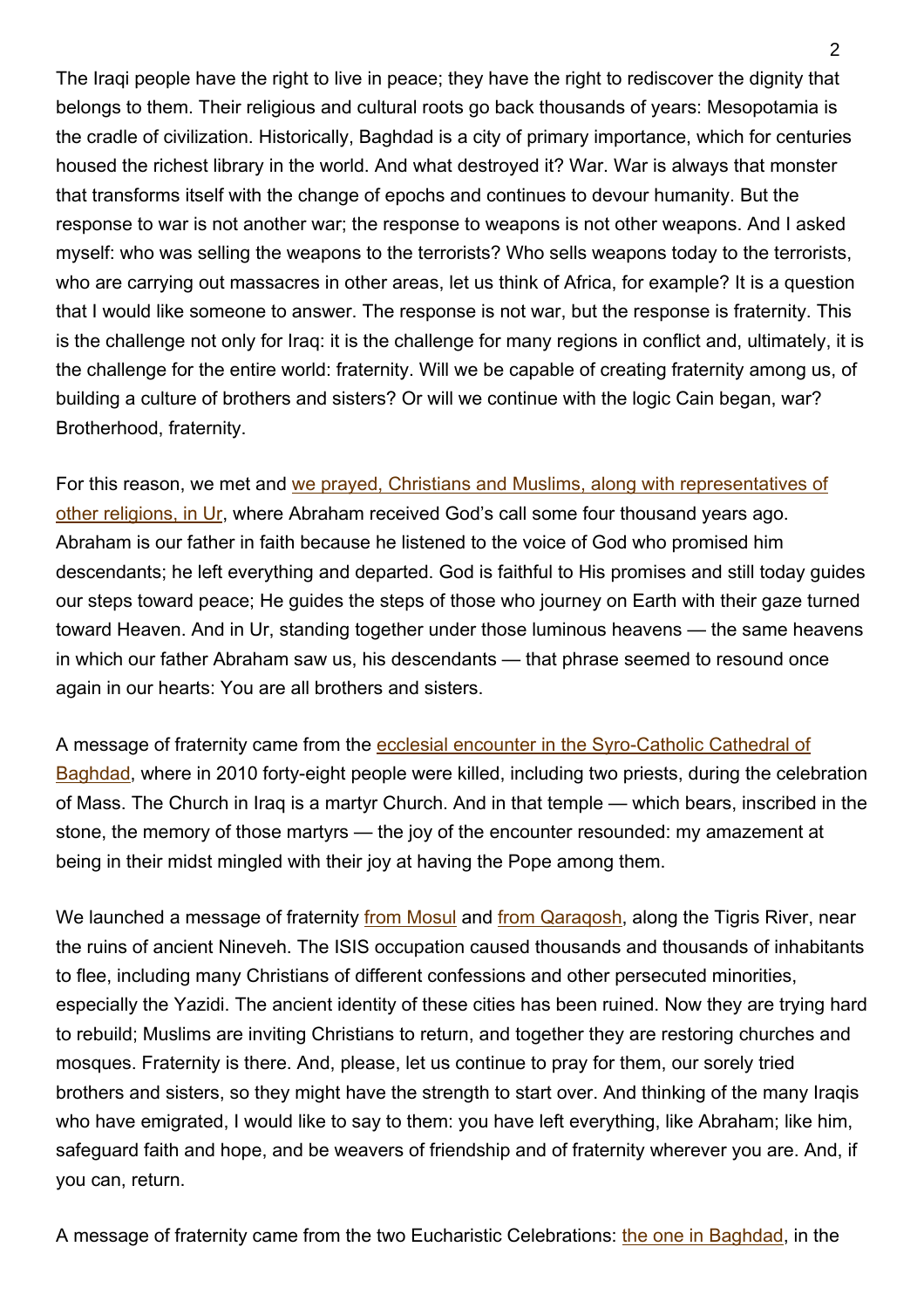Chaldean Rite, and [the one in Erbil,](http://www.vatican.va/content/francesco/en/events/event.dir.html/content/vaticanevents/en/2021/3/7/iraq-santamessa.html) the city in which I was welcomed by the President of the region and its Prime Minister, by the Authorities — whom I thank so much for having come to welcome me — and I was also welcomed by the people. Abraham's hope, and that of his descendants, were realized in the mystery we celebrated, in Jesus, the Son that God the Father did not spare, but gave for everyone's salvation: through His death and resurrection, He opened the way to the promised land, to that new life where tears are dried, wounds healed, brothers and sisters reconciled.

Dear brothers and sisters, let us praise God for this historic Visit and let us continue to pray for that Land and for the Middle East. In Iraq, despite the roar of destruction and weapons, the palm trees, a symbol of the country and of its hope, have continued to grow and bear fruit. So it is for fraternity: like the fruit of the palm trees, it does not make noise, but is fruitful and grows. May God, who is peace, grant a future of fraternity to Iraq, to the Middle East and to the entire world!

### Special Greetings

I cordially greet the English-speaking faithful. May our Lenten journey bring us to the joy of Easter with hearts purified and renewed by the grace of the Holy Spirit. Upon you and your families I invoke the joy and peace of our Lord Jesus Christ. God bless you!

Lastly, my thoughts, as always, go to the elderly, to young people, to the sick and to newlyweds. I invoke divine grace upon each one, so that whether in youth, in suffering, or in mutual conjugal love, you may receive the joy of Easter, revitalized by the journey of conversion and penance that we are now experiencing. My blessing to all.

#### Summary of the Holy Father's words:

Dear Brothers and Sisters, by God's providence, in these days I was able to make the first visit of a Pope to the land of Abraham. I thank those who made possible my [Apostolic Journey to Iraq:](http://www.vatican.va/content/francesco/en/travels/2021/outside/documents/papa-francesco-iraq-2021.html) the President and Government of the Republic, the Patriarchs, Bishops and faithful of the various Churches, and the country's religious authorities. I am particularly grateful to Grand Ayatollah Al-Sistani for our cordial meeting in Najaf. My visit was intended as a penitential pilgrimage, to show my closeness and solidarity with a Church of martyrs in a land that has suffered so greatly from violence, terrorism and war, and witnessed a significant reduction in its Christian presence. At [my](http://www.vatican.va/content/francesco/en/events/event.dir.html/content/vaticanevents/en/2021/3/6/iraq-incontro-interreligioso.html) [meeting with religious leaders in Ur,](http://www.vatican.va/content/francesco/en/events/event.dir.html/content/vaticanevents/en/2021/3/6/iraq-incontro-interreligioso.html) we prayed for the growth of fraternity and cooperation between believers. There, where Abraham received God's call, two young Iraqis – one Christian, one Muslim – gave a moving testimony to a friendship capable of respecting differences while remaining grounded in the love of God and neighbour. [In the Syrian Catholic Cathedral in](http://www.vatican.va/content/francesco/en/events/event.dir.html/content/vaticanevents/en/2021/3/5/iraq-clero.html) [Baghdad](http://www.vatican.va/content/francesco/en/events/event.dir.html/content/vaticanevents/en/2021/3/5/iraq-clero.html), where forty-eight people were murdered in 2010, [in the encounters in Mosul](http://www.vatican.va/content/francesco/en/events/event.dir.html/content/vaticanevents/en/2021/3/7/iraq-preghiera.html) and